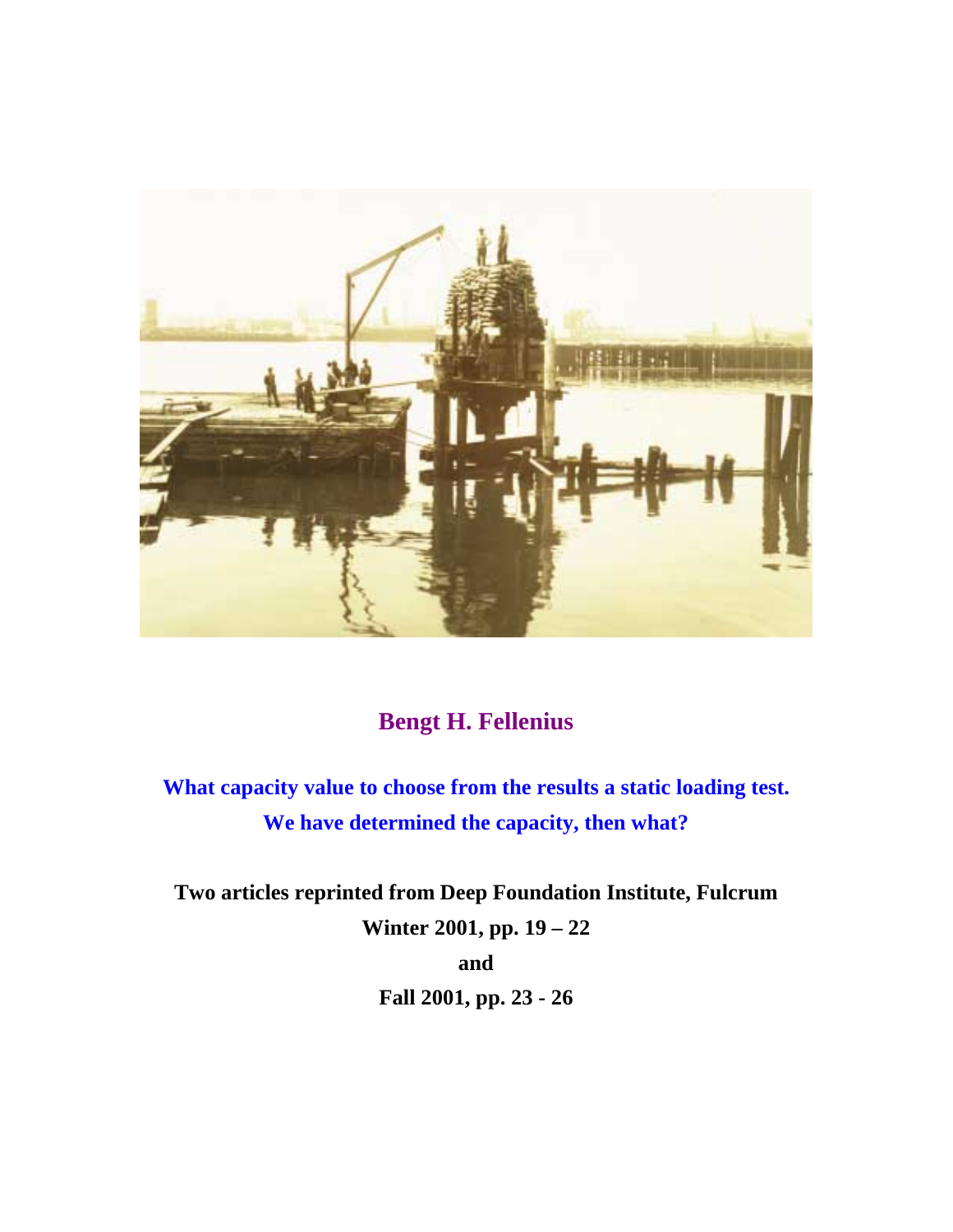## **What Capacity Value to Choose from the Results a Static Loading Test**

**Bengt H. Fellenius, Dr.Tech., P.Eng.** 

## **1. Introduction**

For pile foundation projects, it is usually necessary to confirm capacity and to verify that the behavior of the piles agrees with the assumptions of the design. Frequently, this is achieved by means of performing a static loading test, and, normally, determining the capacity is the primary purpose of the test. The capacity can, crudely, be defined as the load for which rapid movement occurs under sustained or slight increase of the applied load—the pile plunges. This definition is inadequate, however, because large movements are required for a pile to reach plunging mode and large movements are often governed less by the capacity of the pile-soil system and more by the capacity of the man at the pump. On most occasions, a distinct plunging ultimate load is not obtained in the test and, therefore, the pile capacity or ultimate load must be determined by some definition based on the load-movement data recorded in the test.

An old definition of capacity has been the load for which the pile head movement exceeds a certain value, usually 10 % of the diameter of the pile, or a given distance, often 1.5 inch. Such definitions do not consider the elastic shortening of the pile, which can be substantial for long piles, while it is negligible for short piles. In reality, a movement limit relates only to a movement allowed by the superstructure to be supported by the pile, and it does not relate to the capacity of the pile in the static loading test. As such, the 10 % or any other ratio to the pile diameter is meaningless from both the point-of-view of the pile-soil behavior and the structure. Similarly, 1.5-inch maximum movement criterion can be just right for the structure, but it has nothing to do with the pile-soil behavior. The question could be "*Should the definition consider the structure that is going to be supported by the pile*"*?*

For now, let's restrict ourselves to a definition of capacity in the geotechnical sense of the word. Sometimes, the pile capacity is defined as the load at the intersection of two straight lines, approximating an initial pseudo-elastic portion of the curve and a final pseudo-plastic portion. This definition results in interpreted capacity values, which depend greatly on conjecture and on the scale of the graph. Change the scales and the perceived capacity value changes also. A loading test is influenced by many occurrences, but the draughting manner should not be one of these.

Without a proper definition, capacity interpretation becomes meaningless for cases where obvious plunging has not occurred. To be "proper", a definition of pile capacity must be based on a mathematical rule and generate a repeatable value that is independent of scale relations and eye-balling ability of the interpreter.

There is more to a static loading test than analysis of data obtained. As a minimum requirement, the test should be performed in accordance with the ASTM guidelines (D 1143 and D 3689) for axial loading (compression and tension, respectively), keeping in mind that the guidelines refer to routine testing. Tests involving instrumented piles may well need stricter performance rules.

Some time ago, the author presented nine different definitions of pile capacity evaluated from loadmovement records of a static loading test (Fellenius, 1975; 1980). Four of these have particular interest, namely, the Davisson Offset Limit, the DeBeer Yield Limit, the Hansen Ultimate Load, and the Chin-Kondner Extrapolation. Recently, a fifth method was proposed by Luciano Decourt in Brazil (Decourt, 1999). The methods, including the Decourt Extrapolation are presented in the following.

## **2. The Davisson Offset Limit Load**

The Offset Limit Method is probably the best known and widely used method in North America. The method was proposed by Davisson (1972) as the load corresponding to the movement that exceeds the elastic compression of the pile (taken as a free-standing column) by a value of 0.15 inch (4 mm) plus a factor equal to the diameter of the pile divided by 120. Fig. 1 shows an example of a load-movement diagram from a static loading test on a 12-inch precast concrete pile. (The method of testing this pile is the constant-rate-ofpenetration method, which is why the load-movement curve shows so many plotted points). The Davisson limit load is added to the curve presented in Fig. 1. For the 12-inch diameter example pile, the offset value is 0.25 inch (6 mm) and the Load Limit is 375 kips.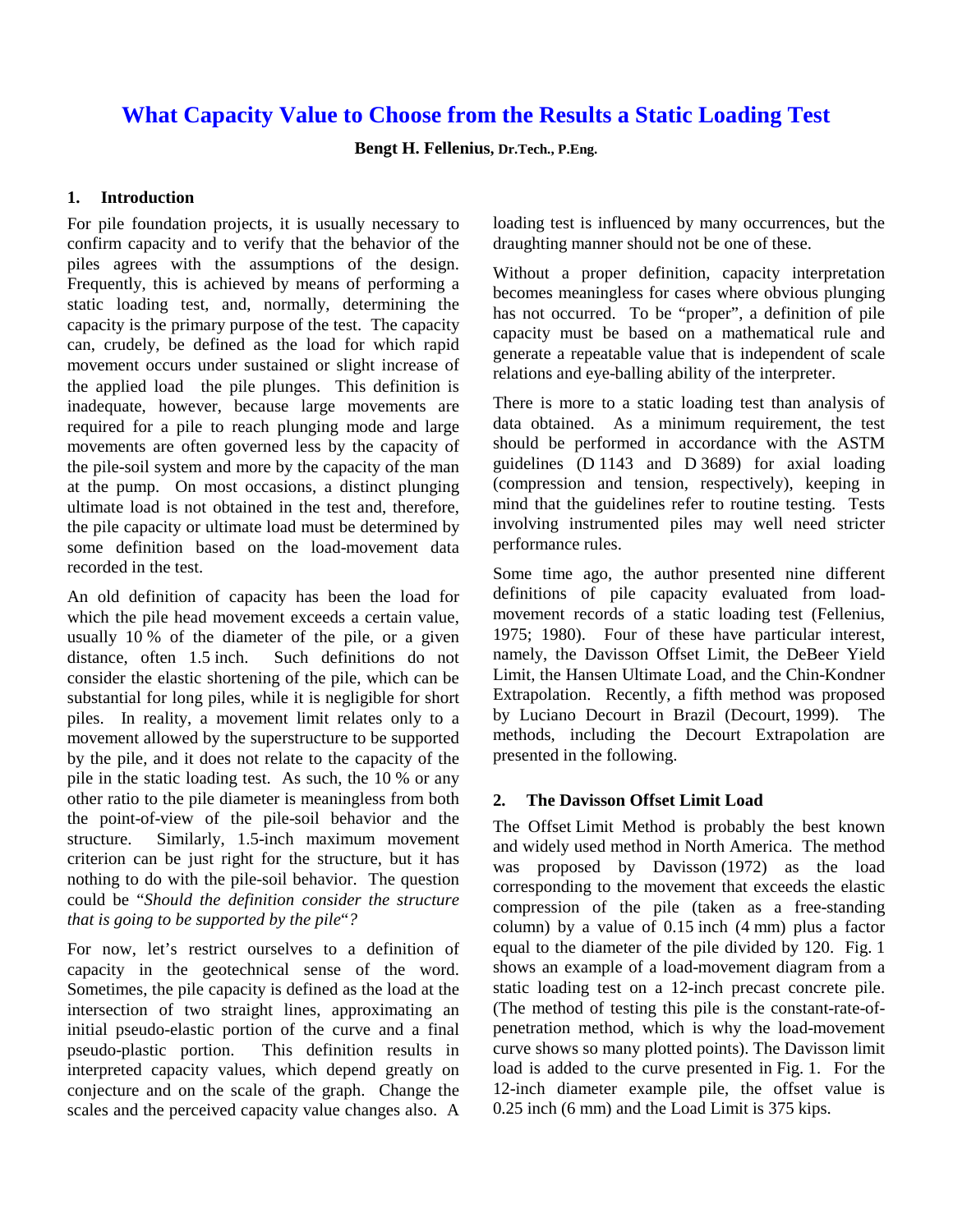Notice that the Offset Limit Load is not necessarily the ultimate load. The method is based on the assumption that capacity is reached at a certain small toe movement and tries to estimate that movement by compensating for the stiffness (length and diameter) of the pile. It was developed by correlating—to one single criterion—a large number subjectively determined pile capacities for a data base of pile loading tests. It is primarily intended for test results from driven piles tested according to quick methods and it has gained a widespread use in phase with the increasing popularity of wave equation analysis of driven piles and dynamic testing.



#### Fig. 1 The Offset Limit Method

## **3. De Beer Yield Load**

If a trend is difficult to discern when analyzing data, a well known trick is to plot the data to logarithmic scale rather than to linear scale. Then, provided the data spread is an order of magnitude or two, all relations become more or less linear. (Determining the slope and location of the line and using this for some mathematical truths is rarely advisable; the linearity has more the effect of hiding details than revealing them). DeBeer (1968) made use of the logarithmic linearity by plotting the load-movement data in a double-logarithmic diagram as shown in Fig. 2.



Fig. 2 DeBeer's Double-Logarithmic Method

If the ultimate load was reached in the test, two line approximations will appear; one before and one after the ultimate load (provided the number of points allow the linear trend to develop). The slopes are meaningless, but the intersection of the lines is useful as it indicates where a change occurs in the response of the piles to the applied load. DeBeer called the intersection the Yield Load. It occurs at a load of 360 kips for the example.

#### **4. The Hansen 80-% Criterion**

J. Brinch Hansen (1963) proposed a definition for pile capacity as the load that gives four times the movement of the pile head as obtained for 80 % of that load. This '80%- criterion' can be estimated directly from the loadmovement curve, but it is more accurately determined in a plot of the square root of each movement value divided by its load value and plotted against the movement.

Normally, the 80%-criterion agrees well with the intuitively perceived "plunging failure" of the pile. The following simple relations can be derived for computing the capacity or ultimate resistance,  $Q<sub>u</sub>$ , according to the Hansen 80%-criterion for the Ultimate Load:

$$
(1) \qquad Q_u = \frac{1}{2\sqrt{C1C2}}
$$

$$
(2) \qquad \delta_u = \frac{C_2}{C_1}
$$

Where  $Q_u = \text{capacity or ultimate load}$ <br>  $\delta_u = \text{ movement at the ultimate}$  $\delta_{u}$  = movement at the ultimate load<br>  $C_1$  = slope of the straight line<br>  $C_2$  = y-intercept of the straight line  $=$  slope of the straight line

y-intercept of the straight line

The Hansen method is applied to the example case, as illustrated in Fig. 3. Eq. 1 indicates that the Hansen Ultimate Load is 418 kips, a value slightly smaller than the 440-kip maximum test load applied to the pile head.

The 80-% criterion determines the load-movement curve for which the Hansen plot is a straight line throughout. The equation for this 'ideal' curve is shown as a dashed line in Fig. 3 and Eq. 3 gives the relation for the curve.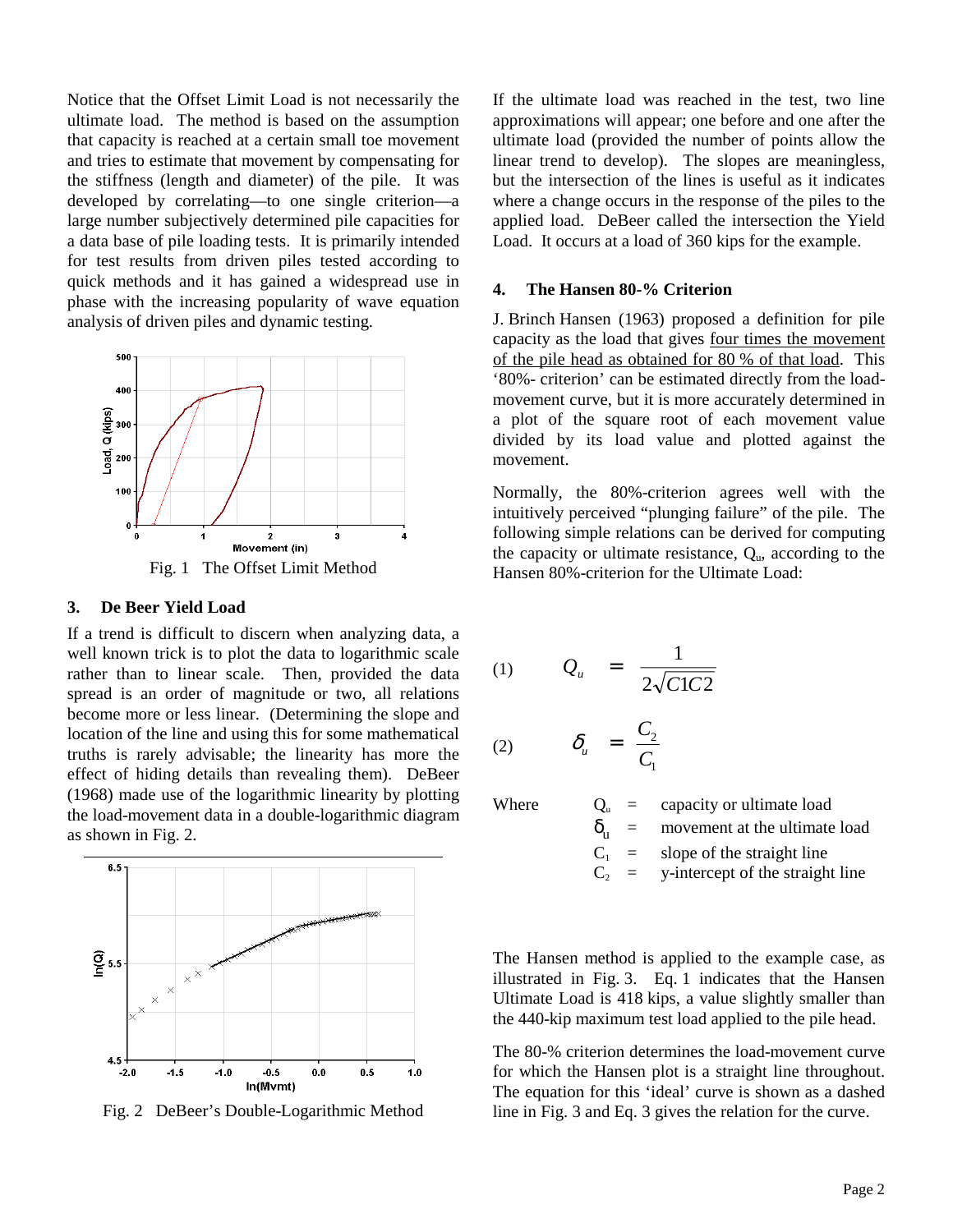

Fig. 3 Hansen 80-Percent Criterion

$$
(3) \hspace{1cm} Q = \frac{\sqrt{\delta}}{C_1 \delta + C_2}
$$

Where  $Q =$  applied load  $\delta$  = movement<br>  $C_1$  = slope of the<br>  $C_2$  = y-intercept slope of the straight line

y-intercept of the straight line

When using the Hansen 80%-criterion, it is important to check that the point  $0.80 \, \text{Q}_{u}/0.25 \, \delta_u$  indeed lies on or near the measured load-movement curve. The relevance of evaluation can be reviewed by superimposing the load-movement curve according to Eq. 3 on the observed load-movement curve. The two curves should preferably be in close proximity between the load equal to about 80 % of the Hansen ultimate load and the ultimate load itself.

## **5 Chin-Kondner Extrapolation**

Chin (1970; 1971) proposed an application to piles of the general work by Kondner (1963). The method is similar to the Hansen method. To apply the Chin-Kondner method, divide each movement with its corresponding load and plot the resulting value against the movement. As shown in Fig. 4, after some initial variation, the plotted values will fall on straight line. The inverse slope of this line is the Chin-Kondner Extrapolation of the ultimate load.

$$
(4) \qquad Q_u = \frac{1}{C_1}
$$

Where  $Q_u = \text{applied load}$ <br> $C_1 = \text{slope of the s}$ slope of the straight line



Fig. 4 Chin-Kondner Extrapolation Method

For the example case, the inverse slope of the straight line indicates a Chin-Kondner Extrapolation Limit of 475 kips, a value exceeding the 440-kip maximum test load applied to the pile head.

Also the Chin-Kondner criterion can be used to determine the load-movement curve for which the Chin-Kondner plot is a straight line throughout. The equation for this 'ideal' curve is shown as a dashed line in Fig. 4 and Eq. 5 gives the relation for the curve.

$$
(5) \hspace{1cm} Q = \frac{\delta}{C_1 \delta + C_2}
$$

If during the progress of a static loading test, a weakness in the pile would develop in the pile, the Chin-Kondner line would show a kink. Therefore, there is considerable merit in plotting the readings per the Chin-Kondner method as the test progresses. Moreover, the Chin-Kondner limit load is of interest when judging the results of a static loading test, particularly in conjunction with the values determined according to the other two methods mentioned.

Although some indeed use the Chin-Kondner Extrapolation Limit as the pile capacity established in the test (with an appropriately large factor of safety), this approach is not advisable. One should not extrapolate the results when determining the allowable load by dividing the extrapolated capacity value with a factor of safety. The maximum test load is also the maximum capacity value to use.

Generally speaking, two points will determine a line and third point on the same line confirms the line. However, it is very easy to arrive at a false Chin value if applied too early in the test. Normally, the correct straight line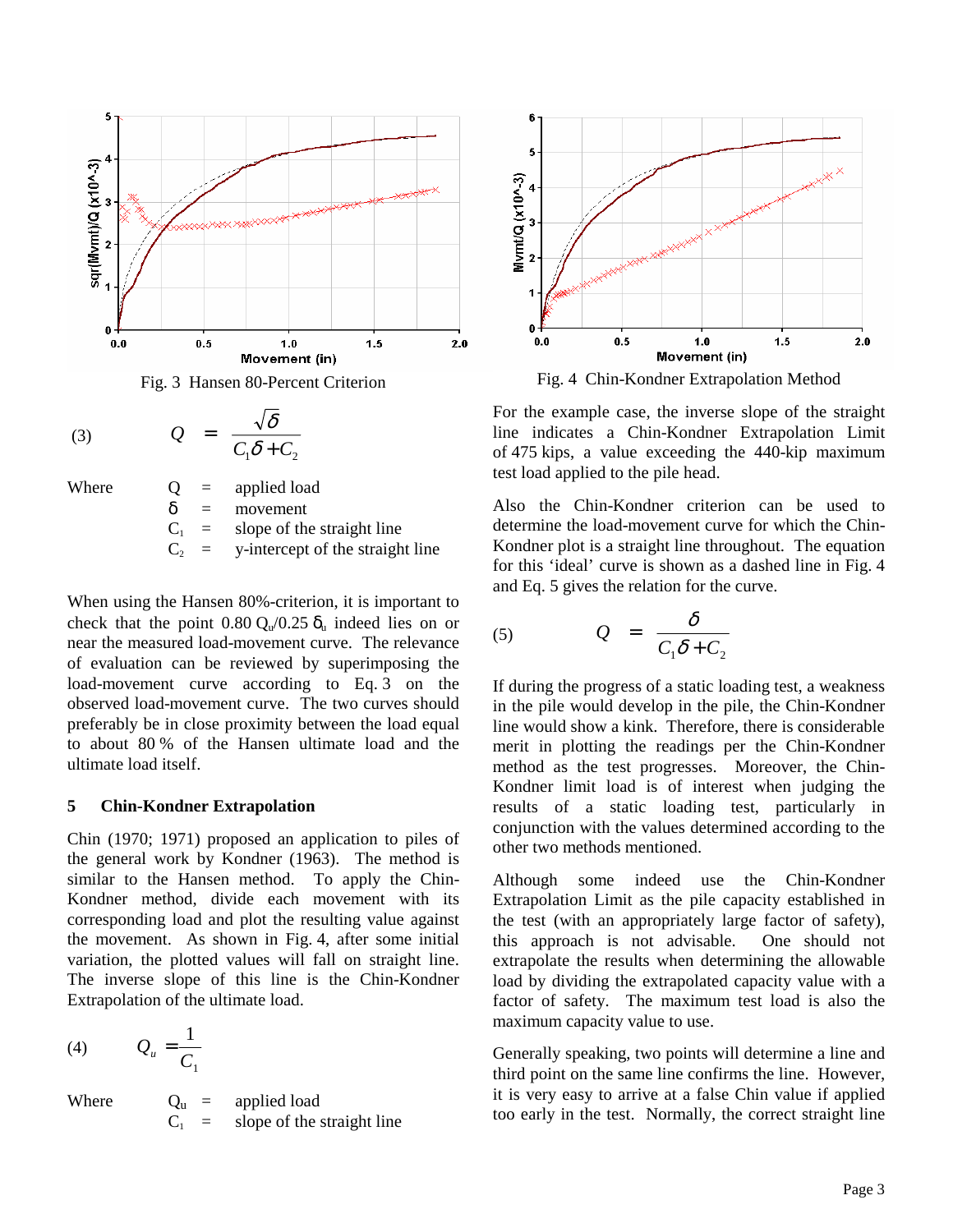does not start to materialize until the test load has passed the Davisson Offset Limit. As an approximate rule, the Chin-Kondner Extrapolation load is about 20 % to 40 % greater than the Davisson limit. When this is not a case, it is advisable to take a closer look at all the test data.

The Chin method is applicable on both quick and slow tests, provided constant time increments are used. The ASTM "standard method" is therefore usually not applicable. Also, the number of monitored values are too few in the "standard test"; the interesting development could well appear between the seventh and eighth load increments and be lost.

## **4 Decourt Extrapolation**

Decourt (1999) proposes a method, which construction is similar to those used in Chin-Kondner and Hansen methods. To apply the method, divide each load with its corresponding movement and plot the resulting value against the applied load. The left side diagram in Fig. 5 shows the results: a curve that tends to a line that intersects with the abscissa. A linear regression over the apparent line (last five points in the example case) determines the line. The Decourt extrapolation load limit is the value of load at the intersection, 474 kips in the example case. As shown in the right side diagram of Fig. 4, similarly to the Chin-Kondner and Hansen methods, an 'ideal' curve can be calculated and compared to the actual load-movement curve of the test.

The Decourt extrapolation load limit is equal to the ratio between the y-intercept and the slope of the line as given in Eq. 6.

$$
(6) \hspace{1cm} Q_u \hspace{2cm} = \hspace{2cm} \frac{C_2}{C_1}
$$

The equation of the 'ideal' curve is given in Eq. 7.

$$
(7) \hspace{1cm} Q = \frac{C_2 \delta}{1 - C_1 \delta}
$$

Where  $Q_{\text{u}} = \text{capacity or ultimate load}$ 

| . | ~□         | $\alpha$                                 |
|---|------------|------------------------------------------|
|   | $\Omega$   | $=$ applied load                         |
|   | $\delta =$ | movement                                 |
|   |            | $C_1$ = slope of the straight line       |
|   |            | $C_2$ = y-intercept of the straight line |

Results from using the Decourt method are very similar to those of the Chin-Kondner method. The Decourt method has the advantage that a plot prepared while the static loading test is in progress will allow the User to 'eyeball' the projected capacity directly once a straight-line plot starts to develop.



Fig. 5 Decourt Extrapolation Method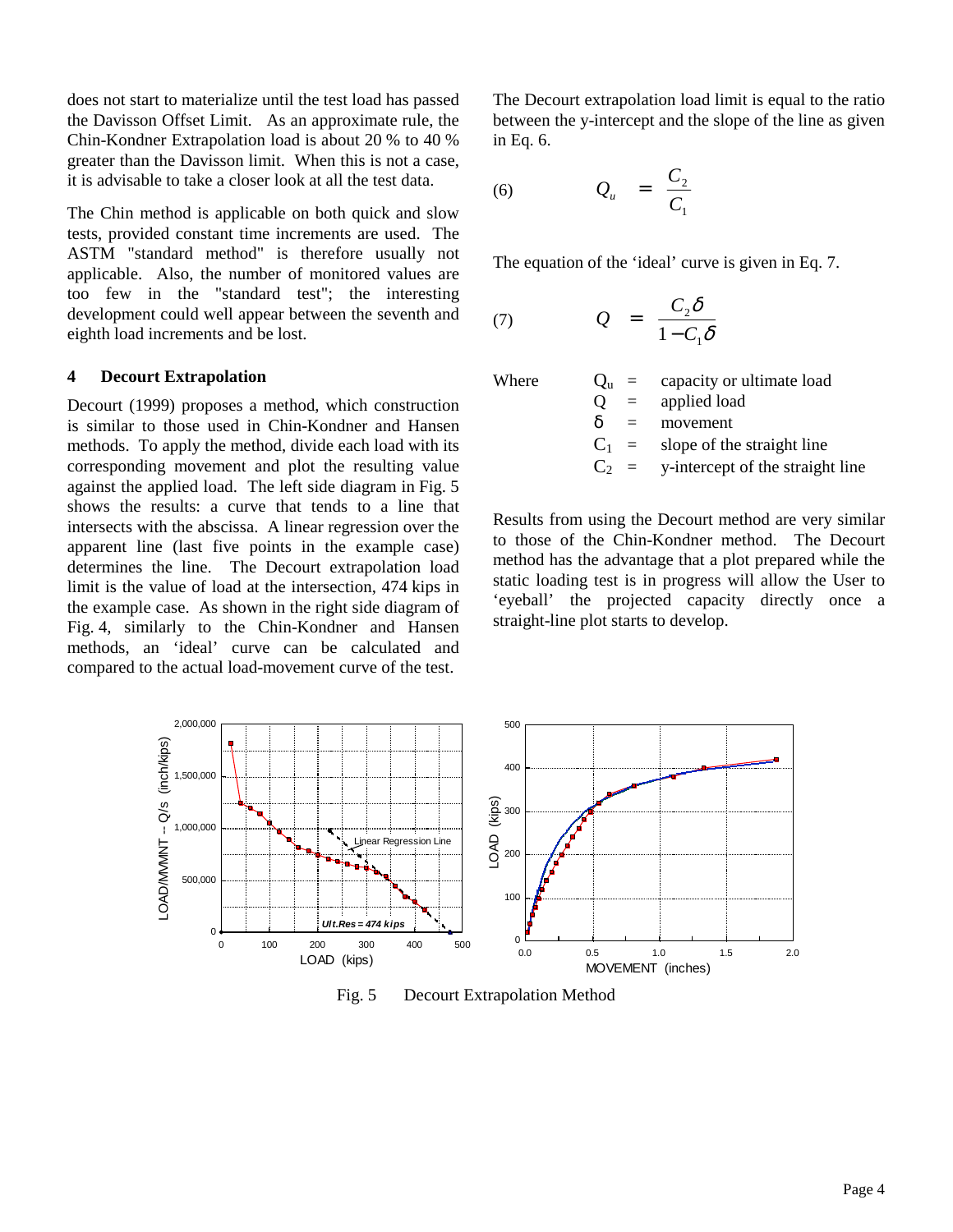## **5. References**

Davisson, M. T., 1972. High capacity piles. Proceedings of Lecture Series on Innovations in Foundation Construction, American Society of Civil Engineers, ASCE, Illinois Section, Chicago, March 22, pp. 81 - 112.

DeBeer, E. E., 1968. Proefondervindlijke bijdrage tot de studie van het grensdraag vermogen van zand onder funderingen op staal. Tijdshift der Openbar Verken van Belgie, No. 6, 1967 and No. 4, 5, and 6, 1968.

Decourt, L., 1999. Behavior of foundations under working load conditions. Proceedings of the  $11<sup>th</sup>$  Pan-American Conference on Soil Mechanics and Geotechnical Engineering, Foz DoIguassu, Brazil, August 1999, Vol. 4, pp. 453 - 488.

Fellenius B. H., 1975. Test loading of piles. Methods, interpretation, and new proof testing procedure. ASCE, Vol. 101, GT9, pp. 855 - 869.

Fellenius B. H., 1980. The analysis of results from routine pile loading tests. Ground Engineering, London, Vol. 13, No. 6, pp. 19 - 31.

Hansen, J.B., 1963. Discussion on hyperbolic stress-strain response. Cohesive soils. American Society of Civil Engineers, ASCE, Journal for Soil Mechanics and Foundation Engineering, Vol. 89, SM4, pp. 241 - 242.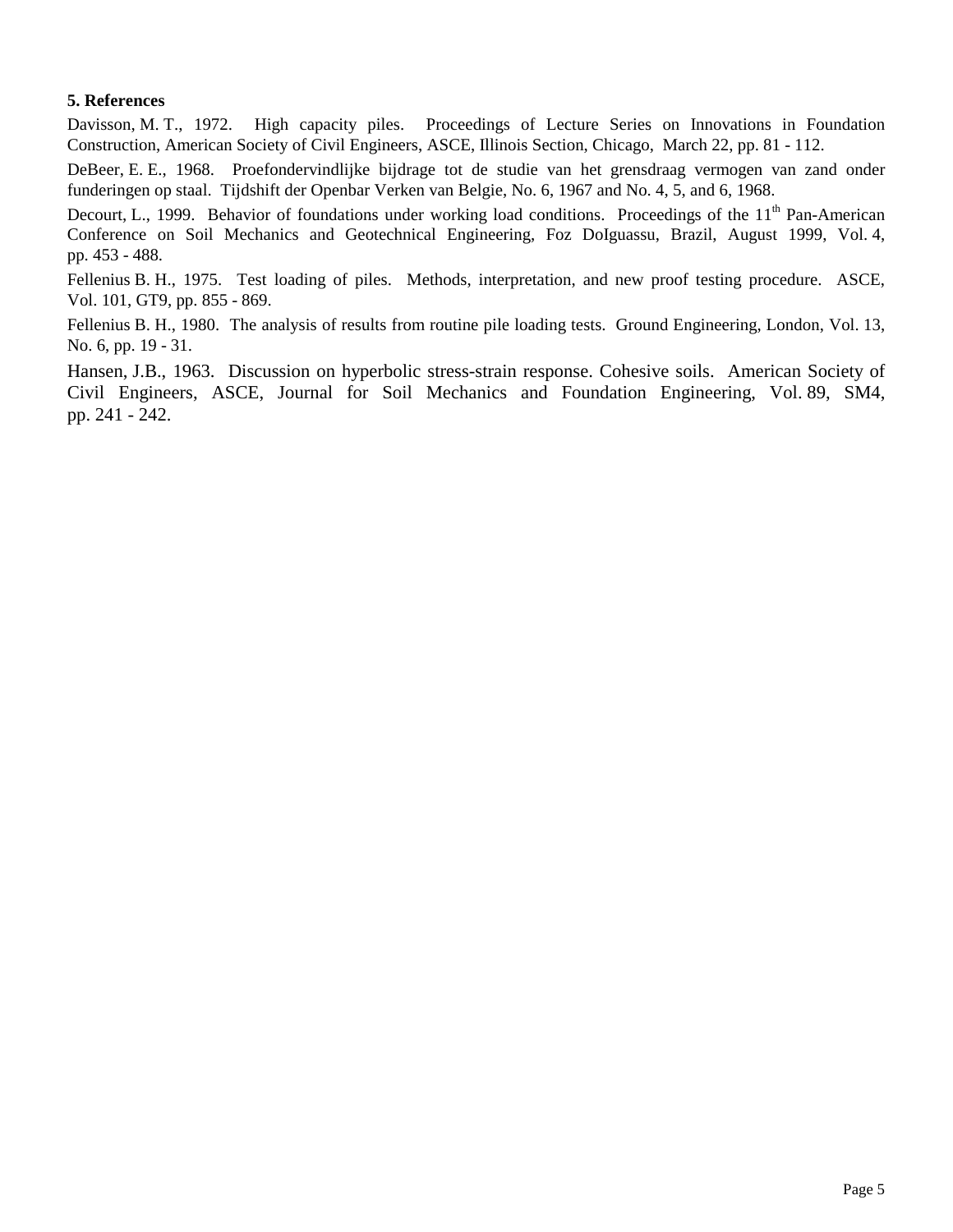# **We have determined the capacity, then what?**

**Bengt H. Fellenius, Dr.Tech., P.Eng.**

**Summary** The purpose of the static loading test is to find the allowable load, which is established by dividing the capacity with a factor of safety. The factor of safety normally applied in the industry ranges from a low of 1.8 through a high of 2.5, depending on several reasons, not least the method used to determine the pile capacity from the load-movement curve. However, the concept of ultimate load, failure load, or capacity is really a fallacy. A design based on the ultimate load is a quasi concept and of ambiguous relevance for the assessment of a pile. This because the pile-head load-movement curve is the combined effect of the load-movement to failure of the shaft resistance, the elastic compression of the pile itself, and the load-movement of the pile toe. Of the three, failure only develops for the first component. Even for a test where a plunging failure appears, the plunging is a combination of reduced shaft resistance due to strain-softening, shortening of the pile and residual load at the pile toe at the start of the test. Pile design should emphasize settlement analysis and give less weight to the capacity of the pile.

## **1. Factor of Safety**

The capacity of a pile is the ultimate soil resistance of the pile determined from the load-movement behavior measured in the static loading test. But the purpose of the test is, knowing the capacity, to find a safe load that can be supported on the pile, which load is called the allowable load. The allowable load is established by dividing the capacity by a factor of safety.

The factor of safety is not a singular value applicable at all times. Its value depends on the desired freedom from unacceptable consequence of a failure, as well as on the level of knowledge and control of the aspects influencing the variation of capacity at the site. Not least important are, one, the method used to determine or define the ultimate load from the test results and, two, how representative the test is for the piles at the site. Most codes specify a single factor regardless of conditions, usually 2.0, frequently larger.

Where some freedom is granted the design engineer, practice has developed toward using a range of factors of safety, as follows. In a testing programme performed early in the design work and testing piles which are not necessarily the same type, size, or length as those which will be used for the final project, the safety factor applied is high, usually 2.5, to account for the unknowns. In the case of testing during a final design phase, when the loading test occurs under conditions well representative for the project, the safety factor could be reduced to 2.2. When a test is performed for purpose of verifying the final design, testing a pile that is installed by the actual piling contractor and intended for the actual project, the factor commonly applied is 2.0. Well into the project, when testing is carried out for purpose of proof testing and conditions are favorable, the factor may sometimes be further reduced and become 1.8. Reduction of the safety factor may also be warranted when limited variability is confirmed by means of combining the design with detailed site investigation and control procedures of high quality. One must also consider the number of tests performed and the scatter of results. The applied factor of safety can often be reduced due to the assurance gained for driven piles by means of incorporating dynamic methods for controlling hammer performance and for capacity determination.

The value of the factor of safety to apply depends on the method used to determine the capacity. A conservative method, such as the Davisson Offset Limit Load, warrants the use of a smaller factor as opposed to a "liberal" method, such as the Brinch Hansen 80% criterion. It is good practice to apply more than one method for defining the capacity and to apply to each method its own factor of safety letting the smallest allowable load govern the design.

Lately, the industry is required to evaluate the results of a static loading test according to Load-and-Resistance-Factor-Design, LRFD. The principle of the LRFD is simple. A "resistance factor" is applied to the capacity and a "load factor" is applied to the load. A load factor and a resistance factor specified to 1.4 and 0.6 "calibrate" to a conventional factor-of-safety, ("global factor") of  $1.4 \div 0.6 = 2.33$ . (When considering that factored design is an ultimate limit state design that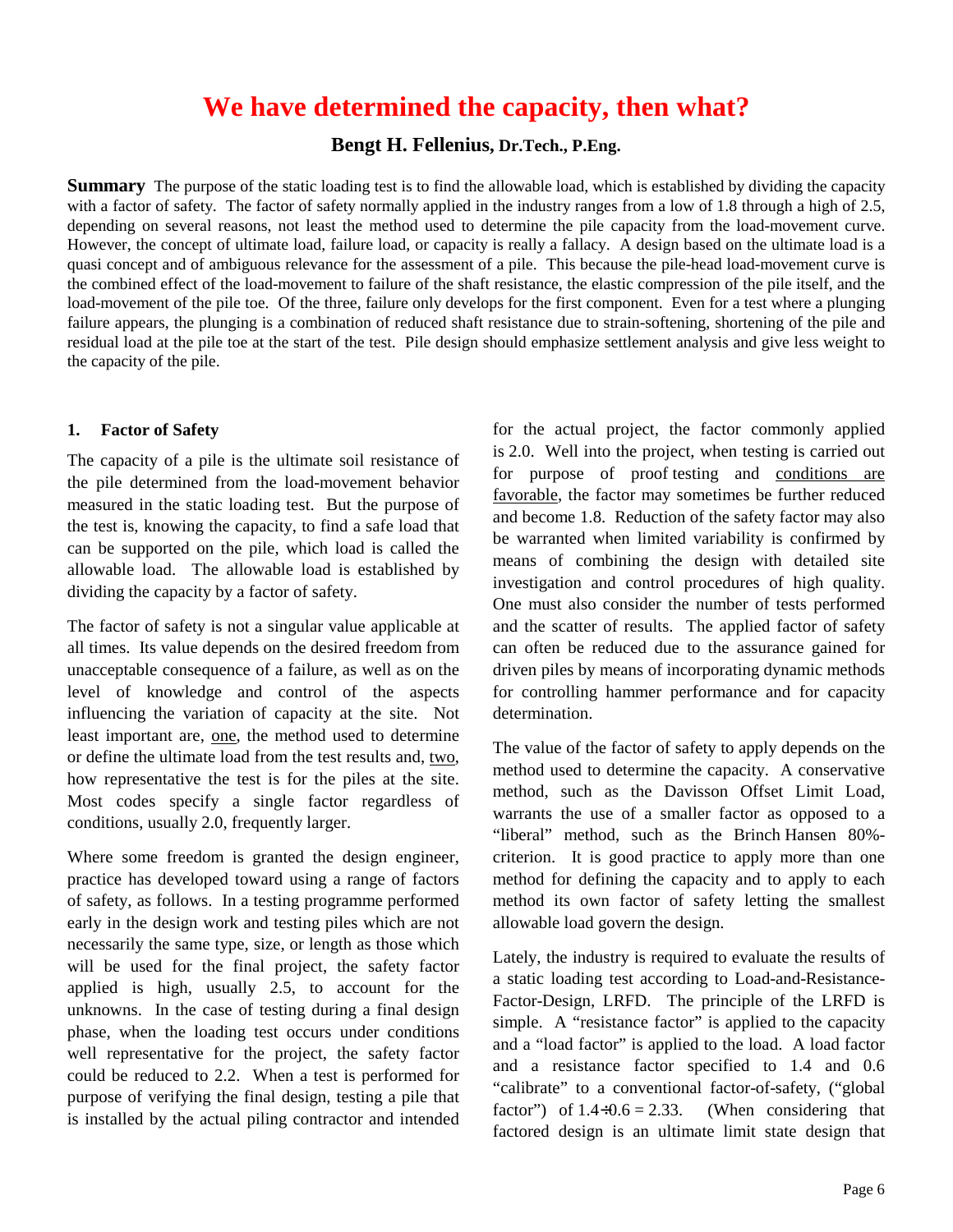always is to be coupled with a serviceability limit state design, the pile capacity should be determined by a method closer to the plunging limit load, that is, the Brinch-Hansen 80 %-criterion is preferred over the Offset Limit Load).

## **2. Choice of Evaluation Method**

It is difficult to make a rational choice of the best capacity criterion to use, because the preferred criterion depends heavily on one's past experience and conception of what constitutes the ultimate resistance of a pile.

The Davisson Offset Limit is very sensitive to errors in the measurements of load and movement and requires well maintained equipment and accurate measurements. (No static loading test should rely on the jack pressure for determining the applied load. A load-cell must be used at all times. For a case in point, see Fellenius, 1984). In a sense, the Offset Limit is a modification of the "gross movement" criterion of the past (which used to be 1.5 inch movement at the maximum load). Actually, the Offset-Limit method is an empirical method that does not really consider the actual transfer of the applied load to the soil. However, it is easy to apply and has gained a wide acceptance.

The Davisson Offset Limit offers the benefit of allowing the engineer, when proof testing a pile for a certain allowable load, to determine in advance the maximum allowable movement for this load with consideration of the length and size of the pile. Thus, contract specifications can be drawn up including an acceptance criterion for piles proof tested according to quick testing methods. The specifications can simply call for a test to at least twice the design load, as usual, and declare that at a test load equal to a factor, F, times the design load, the movement shall be smaller than the elastic column compression of the pile, plus 0.15 inch (4 mm), plus a value equal to the diameter divided by 120. The factor F is a safety factor and should be chosen according to circumstances in each case. The usual range is 1.8 through 2.0.

The Brinch-Hansen 80%-criterion usually gives a  $Q<sub>u</sub>$ -value, which is close to what one subjectively accepts as the true ultimate resistance determined from the results of the static loading test. The value is smaller than the Chin-Kondner value. Note, however, that the

Brinch-Hansen method is more sensitive to inaccuracies of the test data than is the Chin-Kondner method. The usual range is 2.0 through 2.5. The Chin-Kondner Extrapolation and the Decourt Extrapolation limit load values are approached asymptotically. Therefore, the these two methods are always obtained by extrapolation. It is a sound engineering rule never to interpret the results from a static loading test to obtain an ultimate load larger than the maximum load applied to the pile in the test. For this reason, an allowable load cannot, must not, be determined by dividing the limit loads according to Chin-Kondner and Decourt methods with a factor of safety.

The Brinch Hansen's 80%-criterion and the Chin and Decourt extrapolation methods allow the later part of the load-movement be continued beyond the maximum load applied, extrapolating the curve. This is very tempting. That is, it is easy to fool oneself and believe that the extrapolated part of the curve is as true as the measured.

## **2. Bearing Capacity Is No Simple Matter**

The load-movement consists of three components: the load-movement of the shaft resistance, the compression of the pile, and the load-movement of the pile toe. The combined load-movement response to a load applied to a pile head therefore reflects the relative magnitude of the three. Moreover, only the shaft resistance exhibits an ultimate resistance. The compression of the pile is really a more or less linear response to the applied load and does not have an ultimate value (disregarding a structural failure when the load reaches the strength of the pile material). However, the load-movement of the pile toe is also a more or less linear response to the load that has no failure value. Therefore, the concept of an ultimate load, a failure load or capacity is really a fallacy and a design based on the ultimate load is a quasi concept, and of uncertain relevance for the assessment of a pile.

The statement is illustrated in Fig. 1, which presents the results from a typical test on a 15 m long, 300 mm diameter, driven concrete pile.

The figure includes the load-movement of the pile toe, measured, say, by a strain gage or a load cell at the pile toe and a toe telltale. The load-movement is shown both as the applied load and as actual toe resistance versus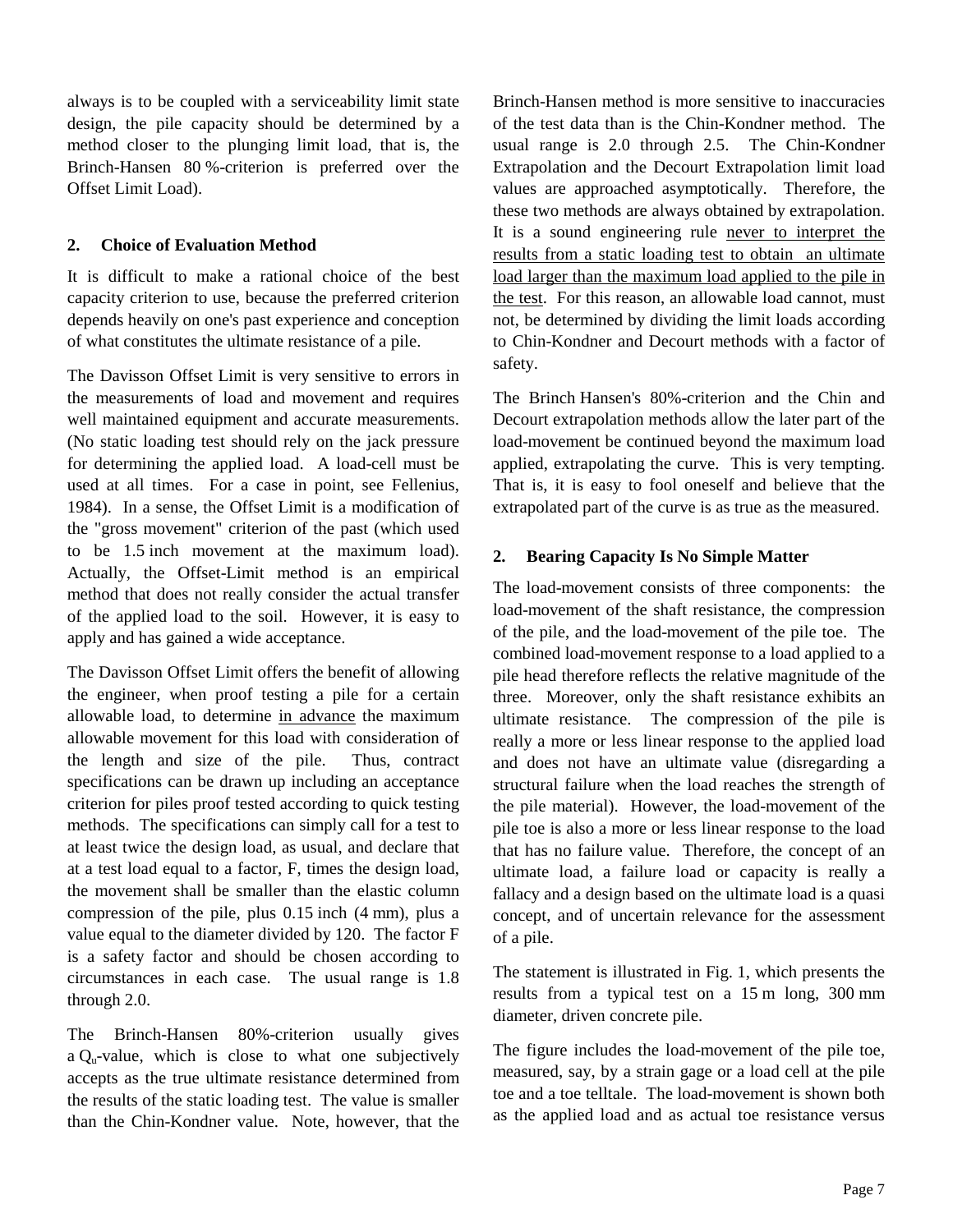the measured toe movement. For the test shown, the Offset Limit Load occurs at a toe movement of about 5 mm. The test was continued until plunging failure appeared in the load-movement curve for the pile head at an about 22-mm movement of the pile head. The maximum toe movement was 15 mm.

would become smaller. Conversely, were the residual load to be large (the "Virgin" curve would be moved toward the left), a large toe resistance would be found and the pile head load-movement curve would be steeper, resulting in a larger Offset Limit Load. Yet, no change has been made to the load-movement response of any of the three components of the test!



## Fig. 1 Typical results of a static loading test on a telltale-instrumented concrete pile

The maximum applied load at the pile head, the shaft resistance, and the load at the pile toe were 1,100 KN, 600 KN, and 500 KN, respectively. The round dot indicates the Offset Limit load to be 1,050 KN.

Knowing the pile toe load-movement response is an obvious enhancement of the test results. However, residual load will always develop in a pile, a driven pile in particular. Therefore, at the start of the static loading test, the pile toe is already subjected to load and the toe load-movement curve displays an initial steep reloading portion. Depending on the magnitude of the residual load, the measured toe response can vary considerably. For examples and discussion, see Fellenius (1999).

Fig. 2 shows the probable "Virgin" toe load-movement superimposed in the diagram.

To indicate different magnitudes of residual load, the "Virgin" curve can be translated left or right. A small residual toe load would result in a small evaluated toe resistance. The pile head load-movement would then show a less stiff response and the Offset Limit Load

## Fig. 2 Fig. 1 with superimposed "Virgin" toe curve

The analyses behind Figs. 1 and 2, assume very simple shaft and toe soil responses. The pile toe loadmovement is indicated in the figures. The loadmovement of the shaft resistance is shown in Fig. 3.



Fig. 3 Percent shaft resistance as a function of relative movement between pile shaft and soil